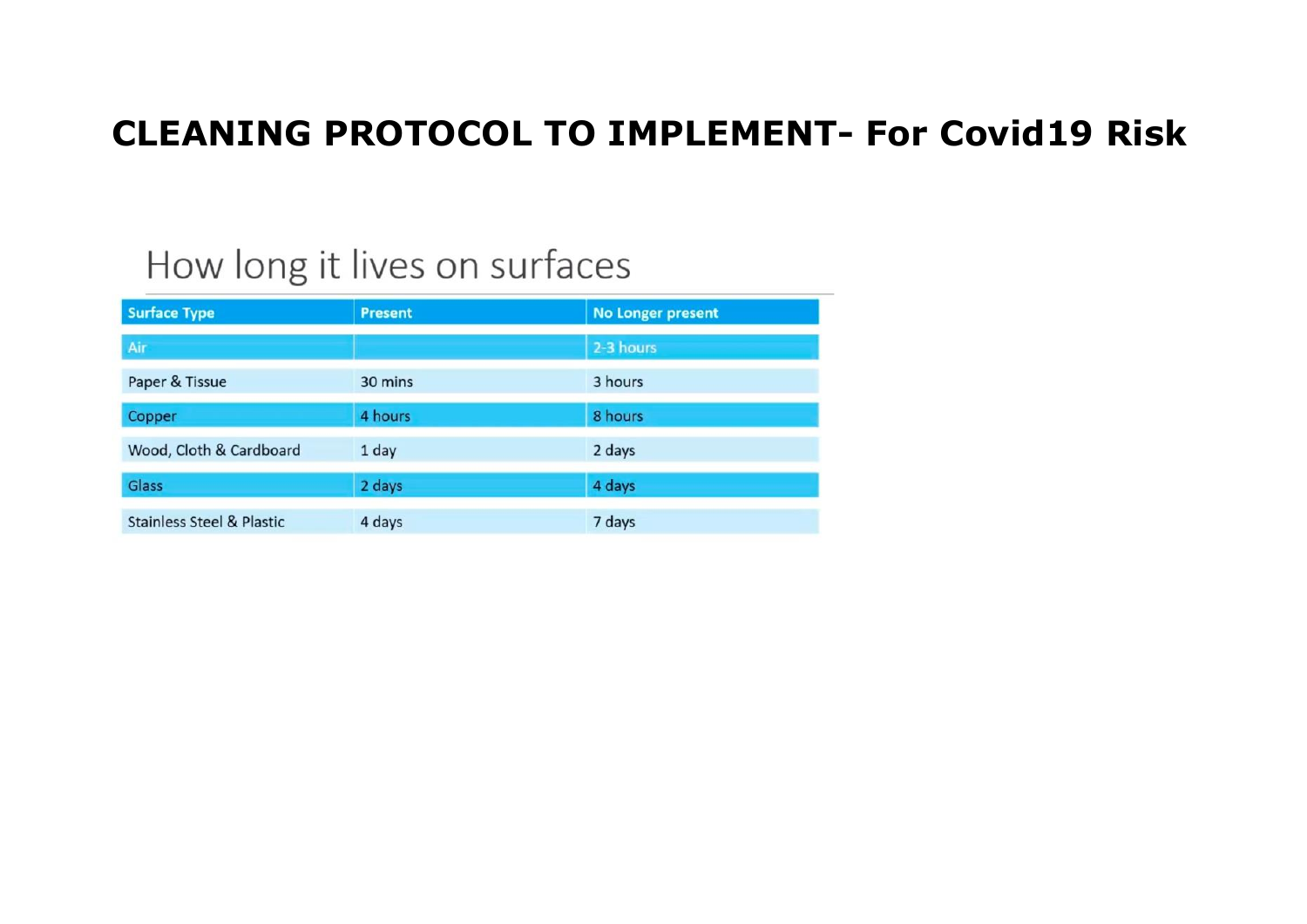## **TEST & PROTECT: A STEP-BY-STEP GUIDE**

#### Following these steps is vital to tackle coronavirus in Scotland



If you do not have community or family support and need essential help, call the National Assistance Helpline on 0800 111 4000 (Mon-Fri 9am-5pm) or via textohone on 0800 111 4114. The helpline is for those who cannot leave their home or get the help they need elsewhere.

For current health advice and more information about the Test & Protect service visit NHSinform.scot/test-and-protect

#### **NHS TEST&PROTEC**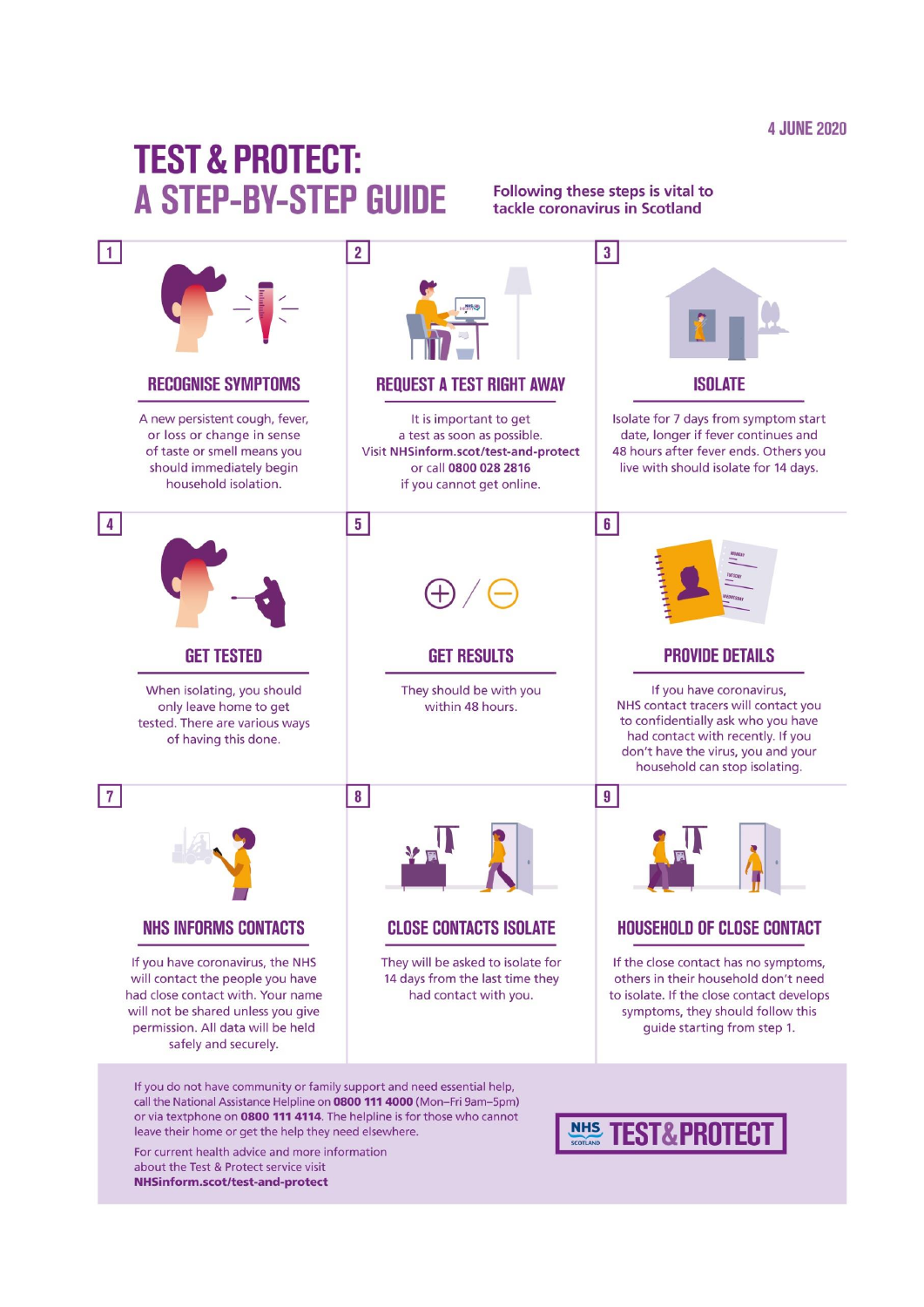## **ASCRIB & SHIANT COTTAGE APARTMENTS**

## **GUEST SELF DECLARATION OF HEALTH – PRE ARRIVAL**

### **Must be completed and received prior to arrival, failure to do so may mean entry is not permitted**

Our guests travel to us from from all over the world where the Covid status can vary significantly. While Covid measures may now feel unnecessary for some guests, they remain relevant for others. We ask for your co-operation in continuing to protect our future guests, staff and local community by completing this form. Skye has a fragile infrastructure and many vulnerable residents. We ask that you complete this form in honesty.

The person who places the booking must complete this form on behalf of their group and **return it, between 24-48 hours prior to arrival,** to [enquiries@staywithusonskye.co.uk](mailto:enquiries@staywithusonskye.co.uk).

| Name | Phone | Email |
|------|-------|-------|
|      |       |       |
|      |       |       |
|      |       |       |
|      |       |       |

|   |                                                                                                                                                                     | Yes | No. |
|---|---------------------------------------------------------------------------------------------------------------------------------------------------------------------|-----|-----|
| 1 | Everyone in my group has downloaded the ScotGov Protect Scot App at<br>https://protect.scot/                                                                        |     |     |
| 2 | Does anyone in your party currently have symptoms of, or have you been diagnosed<br>with, pneumonia or coronavirus disease (COVID-19)?                              |     |     |
| 3 | Has anyone in your party been contacted by the NHS or Test & Trace to advise them<br>to self-isolate?                                                               |     |     |
| 4 | In the past 24 hours, have you or anyone in your party, had any of the following<br>symptoms?                                                                       |     |     |
|   | Fever or Raised Temperature (at or above 37.8°C)                                                                                                                    |     |     |
|   | New or Persistent Cough                                                                                                                                             |     |     |
|   | Change or Loss of Taste or Smell                                                                                                                                    |     |     |
|   | <b>Breathlessness</b>                                                                                                                                               |     |     |
| 6 | Has anyone in your party travelled from an area that is currently in lockdown/or has<br>been in lockdown in the last 14 days (international, national or regional)? |     |     |

### **IF YOU DEVELOP SYMPTONS OR BECOME ILL DURING YOUR VISIT.**

You **must advise us immediately** by email and/or phone if the circumstances in ANY of numbers 2,3,4 above, changes during your stay. In line with ScotGov guidance, if any of your party becomes ill during your stay you must do the following;

- 1. Contact Test and Trace as described in the attached document, and follow their instructions.
- 2. If you are able to travel home in your own vehicle, you must ALL do so immediately, and isolate at home.
- 3. If the member of you party who is ill is too unfit to travel but not hospitalised, everyone in your party must isolate at our property, until they are advised to return home. You will be charged the standard weekly rate per week, as advertised, for that stay. If you require support in obtaining food or medication we will be able to assist. We will charge a mileage off 30p/mile for those journey's. Supplies will be delivered non-contact.
- 4. You must keep us up to date with all developments as they happen.

In making this declaration you agree to these terms and accept fully all charges that may be incurred by becoming ill during your visit.

I sign this form on behalf of all members of my party and accept in full these terms in addition to the standard terms and conditions applying at the time of booking.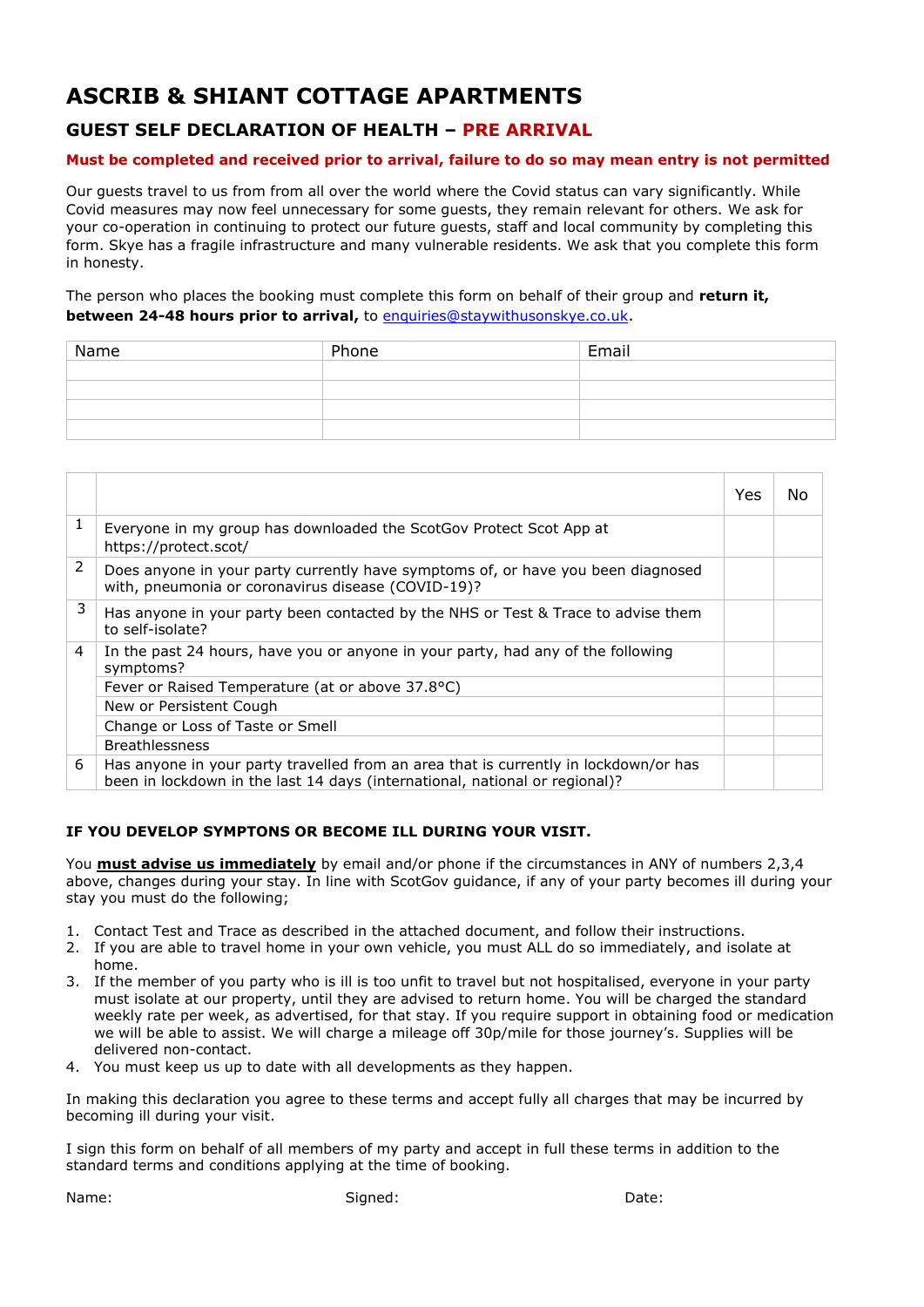| <b>TIME BETWEEN BOOKINGS</b> | <b>OCCUPANCY STATUS</b>                                                                                                      | <b>CLEANING PROTOCOL</b>                  |
|------------------------------|------------------------------------------------------------------------------------------------------------------------------|-------------------------------------------|
| $72$ hrs $+$                 | Self Declaration Arrival - Green<br>Self Declaration Departure - Green                                                       | <b>Green</b>                              |
| $72$ hrs $+$                 | Self Declaration Arrival - Green<br>Self Declaration Departure - Amber<br>(contacted by test & trace but no symptoms)        | <b>RED</b>                                |
| $72$ hrs $-1$ week+          | Self Declaration Arrival - Green<br>Self Declaration Departure - Red<br>(Isolating with symptoms or tested positive on site) | <b>RED</b>                                |
|                              |                                                                                                                              |                                           |
| $8hrs - 72hrs$               | Self Declaration Arrival - Green<br>Self Declaration Departure - Green                                                       | <b>RED</b>                                |
| $8hrs - 72hrs$               | Self Declaration Arrival - Green<br>Self Declaration Departure - Amber<br>(contacted by test & trace but no symptoms)        | <b>RED</b>                                |
|                              |                                                                                                                              |                                           |
| <b>8hrs</b>                  | Self Declaration Arrival - Green<br>Self Declaration Departure - Red<br>(Isolating with symptoms or tested positive on site) | <b>CANCEL</b><br><b>RED + DELAY 48hrs</b> |

## SIMPLE & SAFE

With a view to ensuring staff and customer safety, we have opted to treat every changeover with a guest gap of less than 72hrs as a circumstance of potential infection and to clean to that standard. This simplifies the system and avoids confusion about using the correct cleaning protocols. We anticipate implementing this cleaning policy through the Spring, Summer and Autumn 2021 season. We will review this policy regularly in line with ScotGov recommendations.